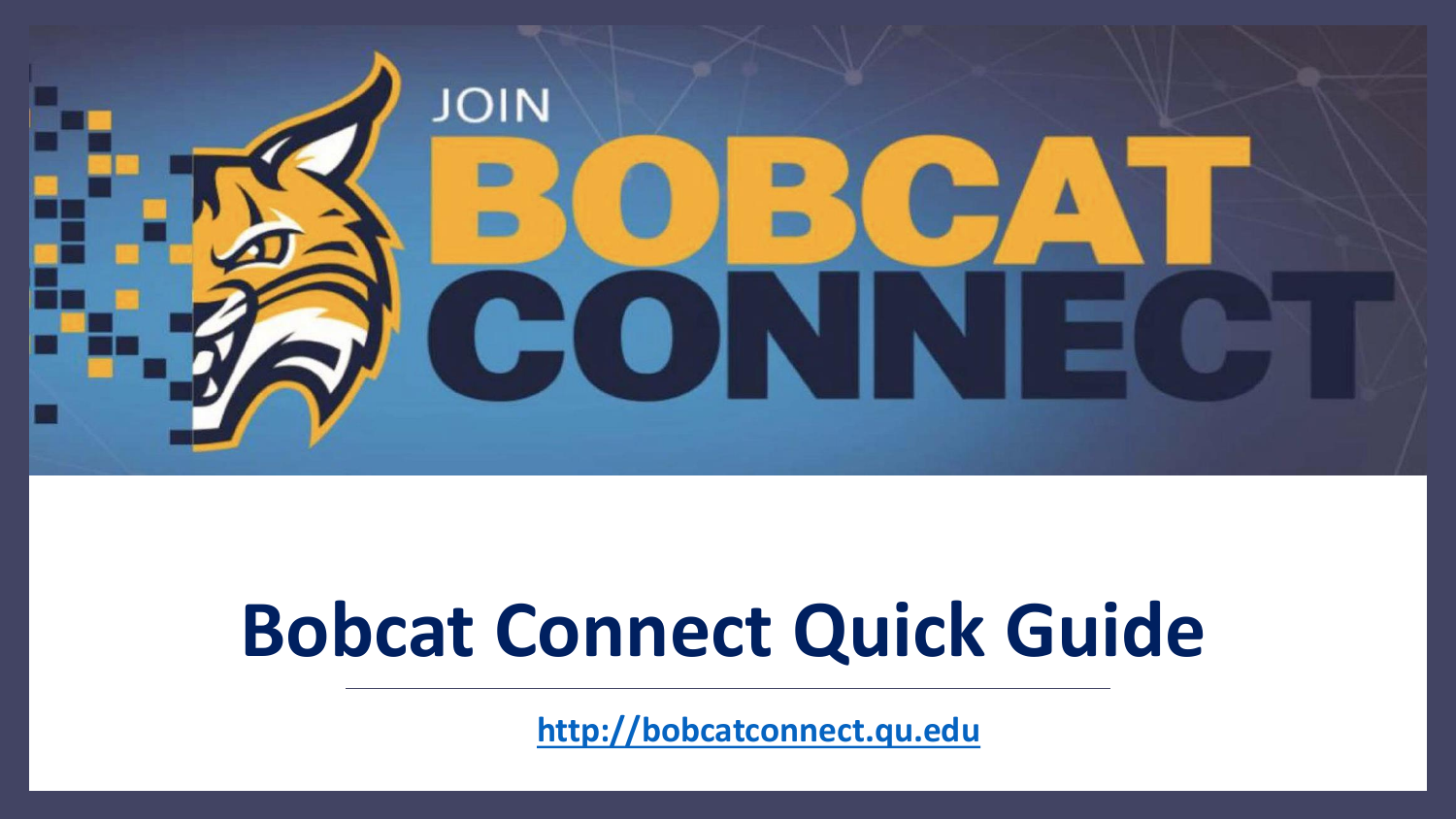## **GETTING STARTED**

- 1. Click Join Our Community and choose a sign-in method (email, QU Username or social media).
- 2. Answer registration questions to customize your profile and get recommended alumni matches.
- 3. Visit user preferences to sign up for text notifications.
- 4. Explore the platform, make connections with alumni and participate in discussion threads.
- 5. Check your email/text messages for replies from alumni!

[Watch a demo on the sign-up process.](https://www.loom.com/share/34e10489026d4a208b788697948c8b44) (4 min)

*Read on for tips on finding alumni, sending messages and completing informational interviews!*

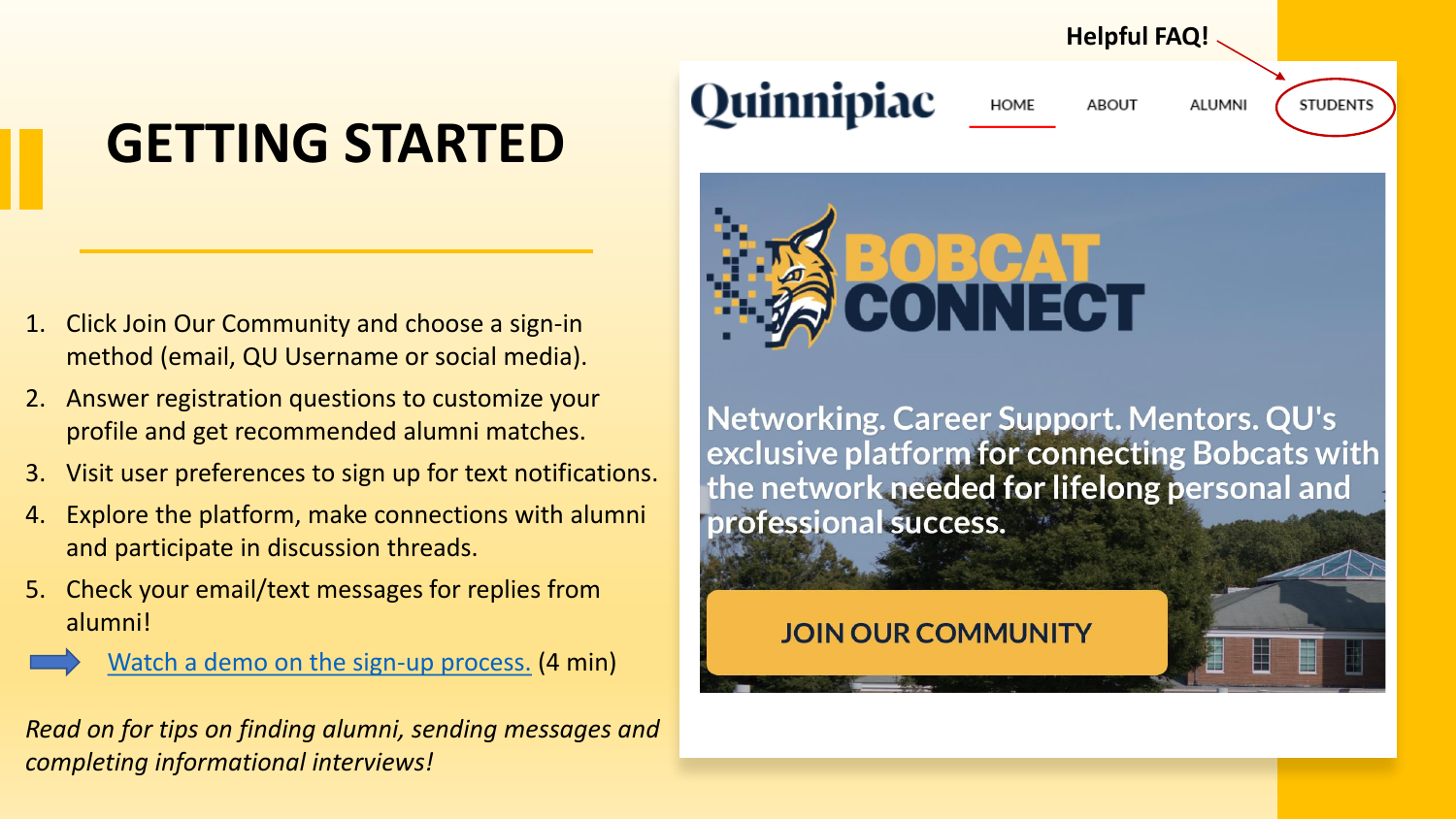## **EXPLORE THE COMMUNITY**



**Discover Alumni:** Navigate to the "Explore the Community" tab inside the platform. Scroll through alumni profile cards or use filters to narrow down your search.

**Use Filters:** Filter by academic major, industry expertise, location, help topics and more! You can also search by keyword, bookmark alumni to connect with later and view those you've chatted with before.

**Read Profiles:** Click alumni profile cards and scroll through to discover more about them. Read sections like hobbies, interests and favorite QU memory to find commonalities and conversation icebreakers.

**Map View:** Switch to Map View to see alumni in locations all over the world!

[Watch a demo on finding alumni in Bobcat Connect.](https://www.loom.com/share/17b3afb767ca4d878ee96fcedf9c3c7e) (2 min)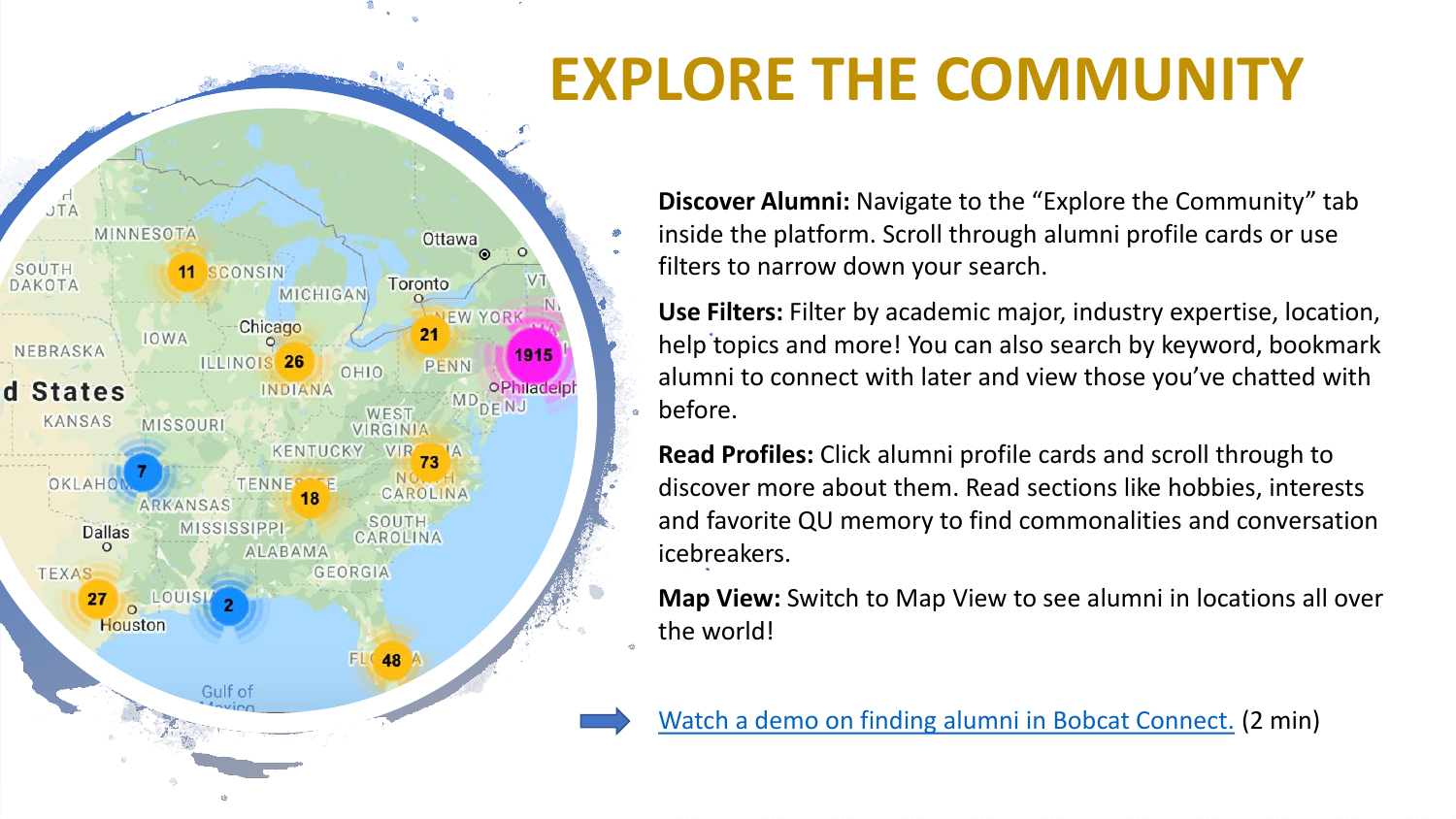### Pick a template and make it your own!

**Networking Advice** 

**Career Exploration\*** 

**Choosing A Major** 

### $\frac{1}{2}$ 三  $\oslash$

Hi Monica.

While browsing Bobcat Connect, your profile came up. I am interested in learning more about your role as a Content Strategist.

What advice do you have for someone considering a career as a Content Strategist? I'd love to hear how you got into the role of a Content Strategist at Aetna, a CVS Health Company. In particular, what are the biggest challenges you encounter in your daily work and how might your role have changed since the Covid-19 pandemic?

Would you be able to schedule a 15-minute virtual appointment to chat about these questions. I'd love to hear your insights!



**Monica Barudin Content Strategis...** Newton, MA

- Quinnipiac University, Bache...  $\otimes$
- Aetna, a CVS Health Compa...  $\Box$
- Retail Stores, Movies, TV, M...

Explain why you are reaching out.

Ask 1-3 specific questions.

Indicate how you'd like to communicate.

## **COMMUNICATE WITH ALUMNI**

**Reach Out: C**lick the "Let's Chat" button to send a message or request a meeting (inperson, via phone or video chat).

**Customize Your Message:** Use the templates provided for ideas then personalize, personalize, personalize!

**Be Courteous:** Remember to use professional language and thank alumni for their time.

**Check Your Inbox:** You'll receive a platform notification, email and text when your connection responds to your message/meeting request.



Thank you,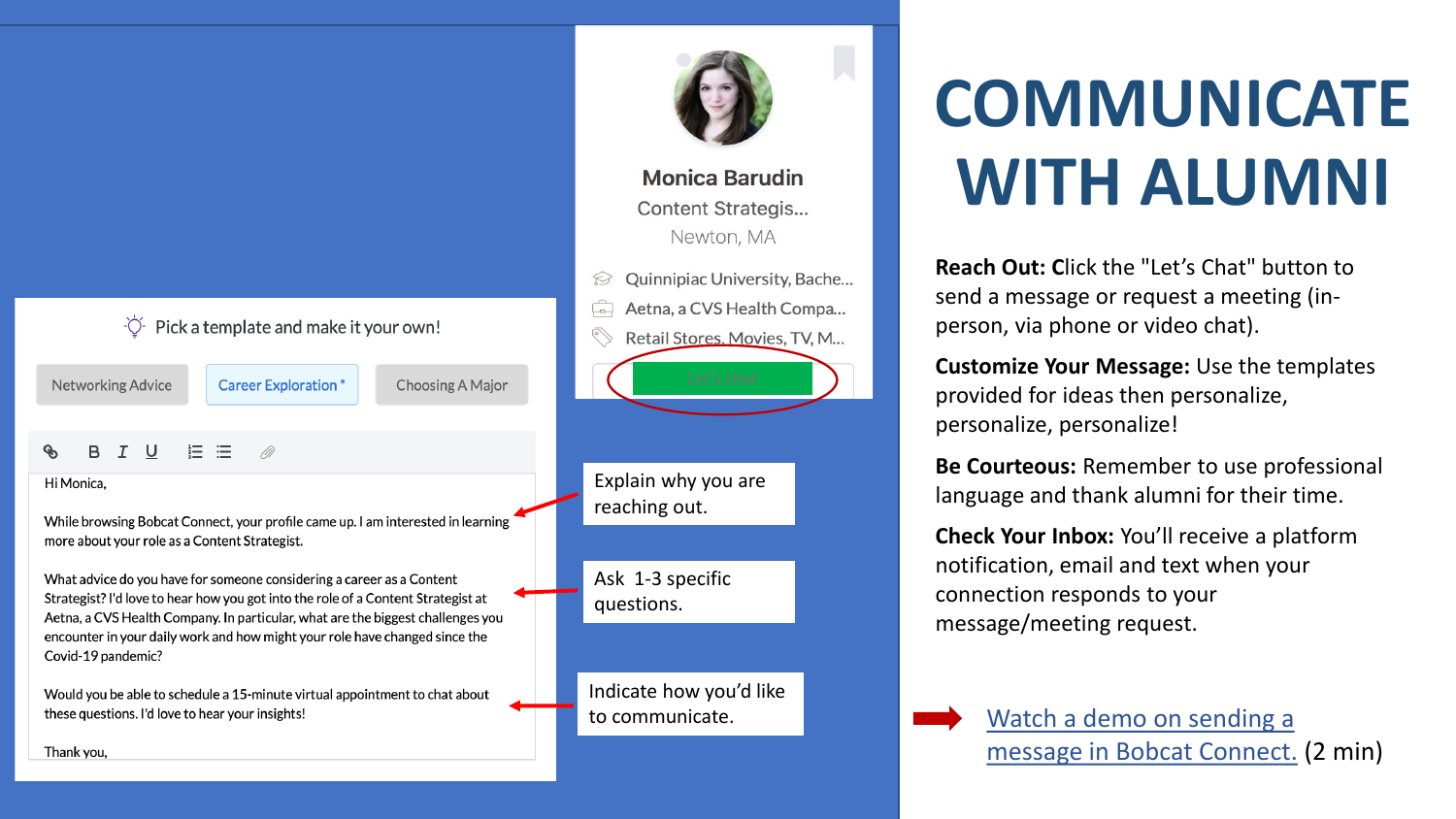## **MORE HELP CONNECTING WITH ALUMNI**

The Connection Success Pathway is a 15-minute interactive crash course inside the platform that **guides you** step by step through landing, conducting and following-up after informational interviews with alumni.